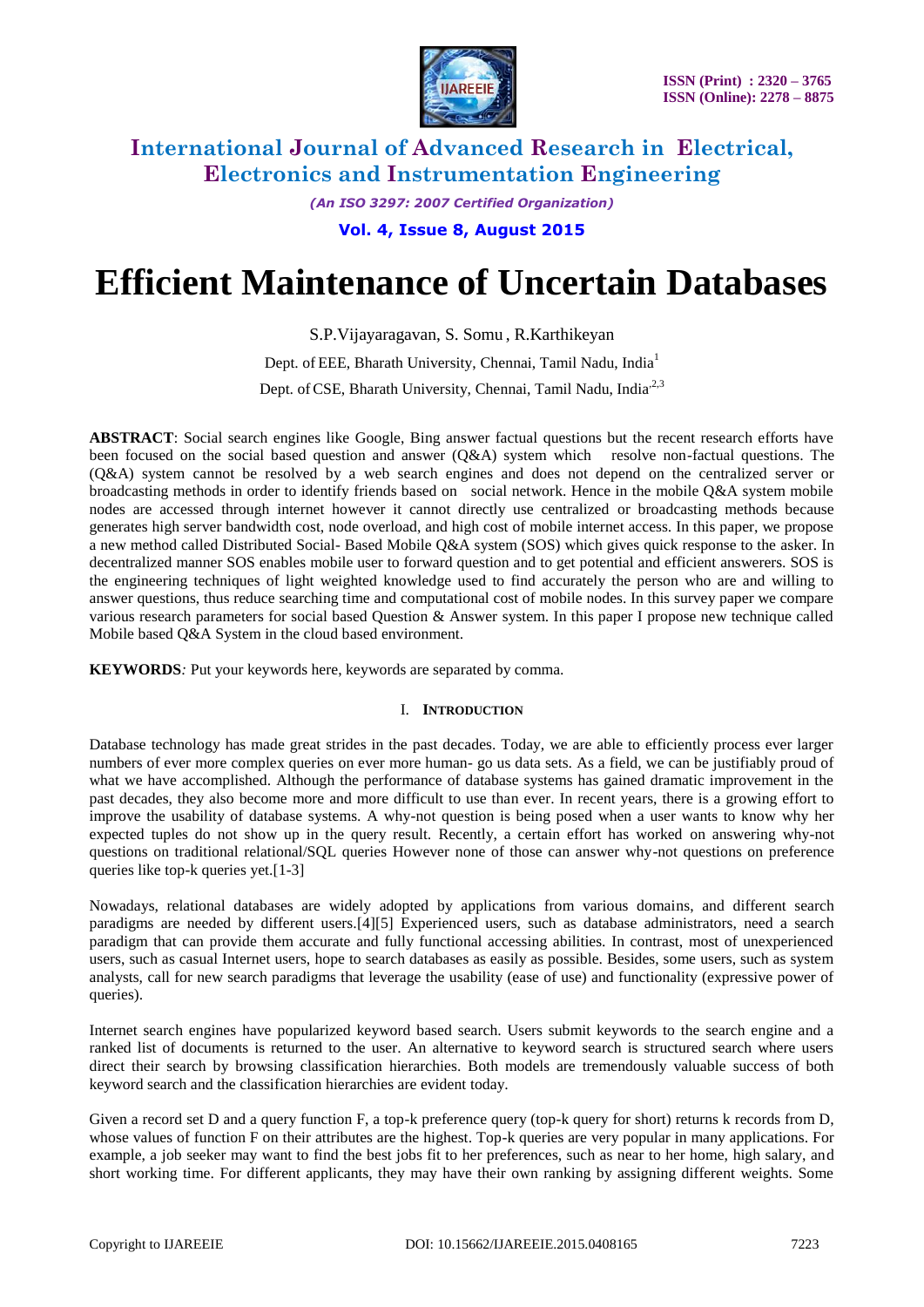

### *(An ISO 3297: 2007 Certified Organization)*

# **Vol. 4, Issue 8, August 2015**

may put a high weight on "salary", while others care more about "reputation" of the company. No matter what their preferences are, all these queries belong to top-k preference queries.[6-8]

While database system research has made tremendous advances on functionality and performance related issues over the years, research on improving database usability has not attracted as much attention as it deserves. [9]One useful feature that is missing from today's database systems is an explain capability for users to seek clarifications on query results. Although most database systems today provide an explain functionality to help database administrators understand and tune the performance of unexpected slow-running queries, there is no similar higher-level explain feature available to help end users understand the unexpected results in their query outputs.[10]

#### II. **EXISTING AND PROPOSED SYSTEM**

In existing system, this helps users to quantify their preferences as a set of weightings.[11][12] After gets the result of search queries a set of objects to choose, and try to infer the users' weightings based on the objects that they have chosen. In the why-not paradigm, users are quite clear with which are the missing objects and our job is to explain to them why those objects are missing. It tells the user how the data should be modified if she wants the missing answer back to the result. The latest result is which uses a query-refinement approach that tells the user how to revise her original SPJA queries so that the missing answers can return to the result.[13]

In this framework, trust and constraints are important for providing focused provenance of potential answers. We have designed an algorithm that exploits trust, domain constraints and unique constraints to systematically compute the provenance of potential answers for SPJ queries. At last the users get the result for the query search and randomly select the weighted objects. [14]Each query is executed by a progressive top k algorithm, which progressively reports each top ranking object one-by-one, until the missing object comes forth to the result set with a ranking. Since the problems are different, we use different explanation models for top-k queries and top-k dominating queries. Our case studies and experimental results show that our solutions efficiently return very high quality solutions.

Querying, or searching, is one of the most important issues in relational databases. There are many search paradigms, such as Structured Query Language (SQL), keyword search, and form search, a.k.a. Query-By-Example (QBE). Among them, QBE is a good trade-off between usability and functionality. [15-17]However, existing QBE systems are often inconvenient for users to compose high-quality queries quickly. Database systems today, for all their virtues, are extremely difficult for most people to interact with. This difficulty can- not be fixed just by improving the query interface. Rather, we must rethink the architecture of the database system as a whole. The problem of answering whynot questions on two types of top-k queries: the basic top-k query where users need to specify the set of weightings, and the top-k dominating query where users do not need to specify the set of weightings because the ranking function ranks an object higher if it can dominate more objects.

#### III. **MODULES DESCRIPTION**

### A. Data Space

The data will load in database .In a database of n objects, each object and attribute values can be represented as a point p in a d-dimensional data space. For simplicity, we assume that all attribute values are numeric and a smaller value means a better score. The scoring function as any monotonic function the weighting space subject to the constraints The query result would then be a set of k objects whose scores are the smallest (in case objects with the same scores are tie at rank k-th, only one of them is returned).Data Space shows the size of the data.

### B. Missing object

There is only one missing object. First, we execute a progressive top-k query based on the weighting vector in the user's original query, using any progressive top-k query evaluation algorithm , and stop when object comes forth to the result set with a ranking . If object does not appear in the query result, we report to the user that does not exist in the database and the process terminates.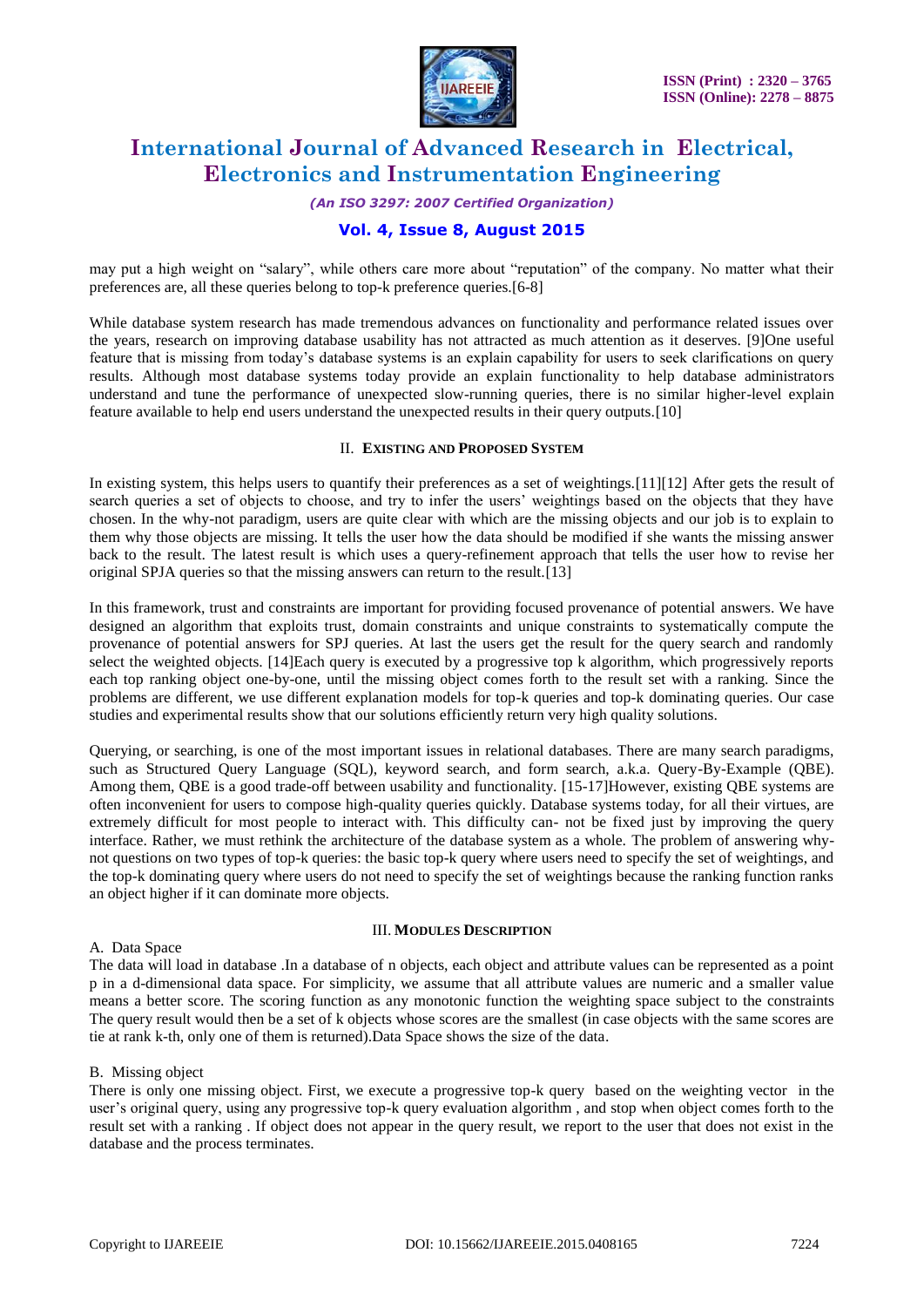

*(An ISO 3297: 2007 Certified Organization)*

# **Vol. 4, Issue 8, August 2015**

#### C. Weighting vectors

There are an infinite number of points in the weighting space. Recall that more sample weightings in S will increase the number of progressive top-k executions and thus the running time. Therefore, we hope S to be as small as possible while maintaining good approximation. We say a refined query is the refined query if its penalty is smaller than refined queries in the whole (infinite) answer space, and we hope the probability of getting at least one such refined query is larger than a certain threshold. The sample size s is independent of the data size but is controlled by two parameters: T and Pr.

### D. Answer space

The data in the data base have more data set. The data set contains statistics data of players. Each record represents the career performance of a player: player name (Player), points per game (PTS), rebounds per game (REB), assists per game (AST), steals per game (STL), blocks per game (BLK), field goal percentage (FG), free throw percentage (FT), and three-point percentage (3PT).

## IV.**ARCHITECTURE DIAGRAM**

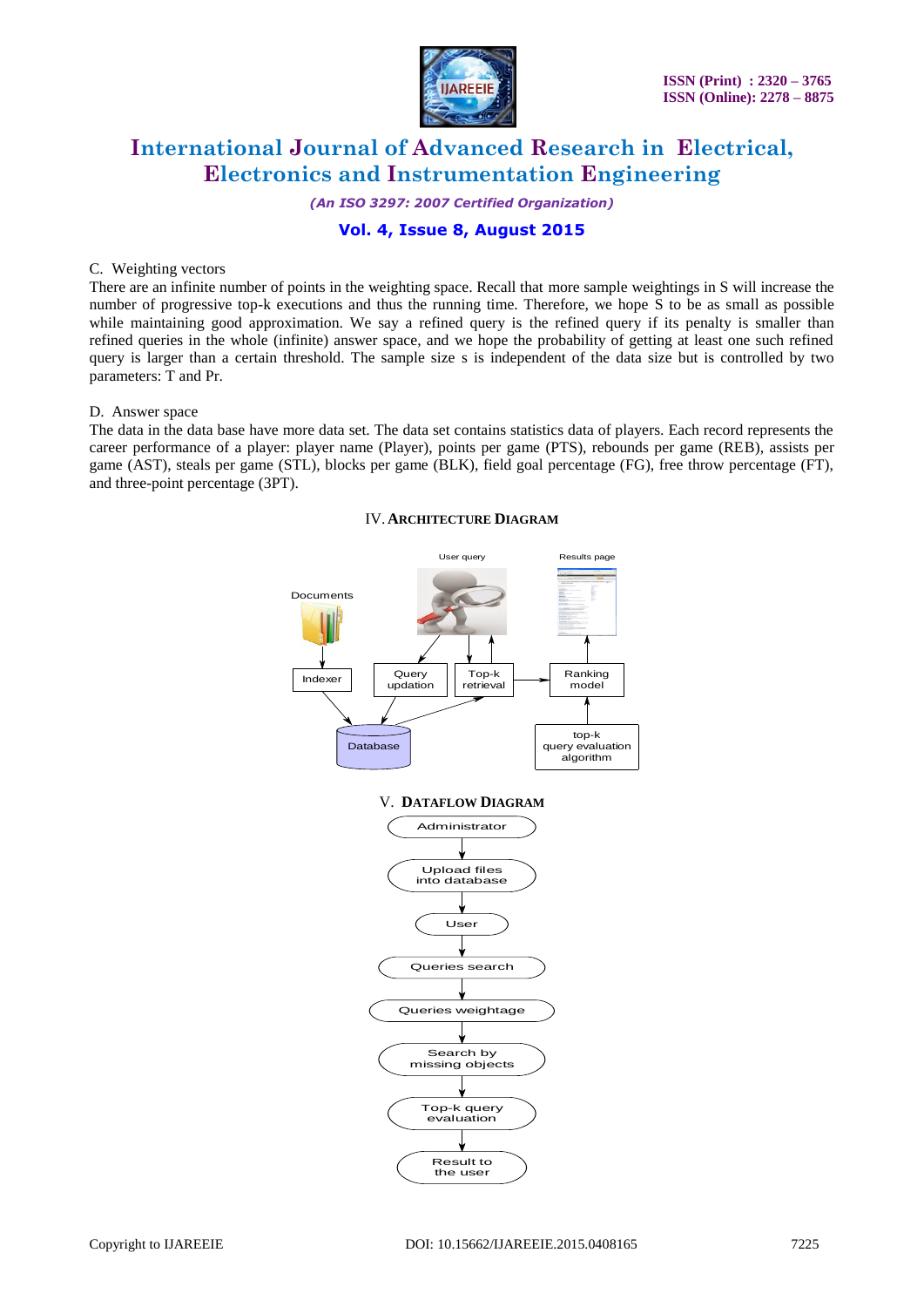

*(An ISO 3297: 2007 Certified Organization)*

# **Vol. 4, Issue 8, August 2015**

#### VI.**SYSTEM IMPLEMENTATION**

#### A. IMPLEMENTATION PART

To start with, the foreground is extracted firstly by background removal using a reference image, then crowd density is computed as a function of the number of foreground pixels; the function itself is obtained by curve fitting. The foreground of moving crowds is detected by a Bayes decision rule [frames] for classification between background and foreground. The total number of people in a crowd is estimated by analyzing the sizes and positions of detected heads [feature set]. The method may fail if the observed area is so crowded that few heads can be detected. The degree of crowding is estimated in monocular image sequences. And future crowd densities and velocities can be predicted using the information obtained from a number of cameras.

### CROWD EXPLAINATION

#### i. IMAGE RECTIFICATION:

The projective geometry intrinsic has the two different types of views and hence internal parameters as been installed on the cameras for relative working position. The geometry term where used to obtain 3-D positions for the space in the camera applications. The main advantages of this type of configuration searches the correspondence point of the image plane, in order to search the configuration on a single line. Therefore for getting the same perspective space from both cameras we should rectify the concern images by stereo type of the system. The intrinsic and extrinsic dataset has been obtained in stereo during offline.

#### ii. LOW LEVEL PROCESSING

Low level of processing information is carried out different type of information in the subsequent changes. The two important methods for low level processing are Motion Detection and People Candidate Height. Camera 1 used to detect human motions however the images which is detected are somewhat irrelevant to images captured in camera1 and camera 2. Hence the motion detection has been carried out in images on both the area by providing redundant process of the image. By dividing the consecutive images the position for the image has been obtained. Image differencing technique used for extracting the movement of background with low computational cost of performance with the image detection, motion detection requires the current and previous images rapidly should be changed for the background subtraction method hence where the changed images have the very impact factor.

Algorithms obtained by the height of public are generated by using auxiliary clusters with different type of iterations. Thus, edge detection as been followed by the interest of stereo matches but motion detection is not directly related to the iterations intensity for the later recognition. Stereo corresponds method is based on the two categories 1.Technique which is based on the intensity values 2.Technique which is based on the characteristics extraction from corners, and edges. Canny edge detector used to represent the best and effective performance in addition to the obtaining edges with smooth outlines. Images edges were not compared with whole image detection therefore it is necessary to obtain stereo correspondences. Correspondences method is calculated using the correlation matching execution.

#### VII. **CONCLUSIONS**

In this paper, we have studied the problem of answering why-not questions on two types of top-k queries: the basic top-k query where users need to specify the set of weightings, and the top-k dominating query where users do not need to specify the set of weightings because the ranking function ranks an object higher if it can dominate more objects. Our target is to give an explanation to a user who is wondering why her expected answers are missing in the query result. Since the problems are different, we use different explanatory models for top-k queries and top-k dominating queries. For the former, we return the user a refined query with approximately minimal changes in the *k* value and their weightings. For the latter, we return the user a refined query with approximately minimal changes in the *k* value and the missing objects' data values. Our case studies and experimental results show that our solutions efficiently return very high quality solutions.